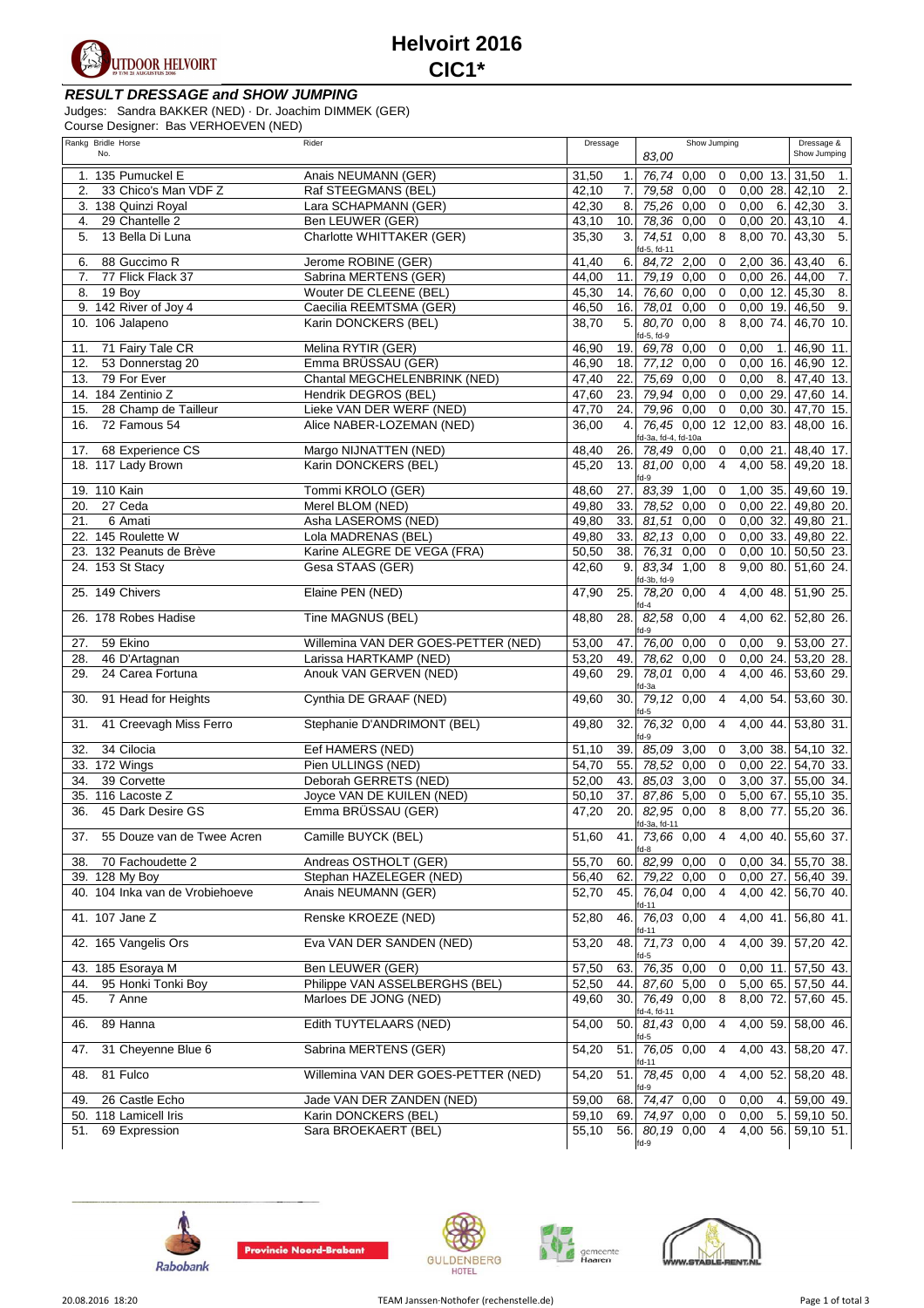

## **RESULT DRESSAGE and SHOW JUMPING**

Judges: Sandra BAKKER (NED) · Dr. Joachim DIMMEK (GER)

Course Designer: Bas VERHOEVEN (NED)

| Rankg Bridle Horse                     | Rider                                 | Dressage                 | Show Jumping                                                     | Dressage &           |
|----------------------------------------|---------------------------------------|--------------------------|------------------------------------------------------------------|----------------------|
| No.                                    |                                       |                          | 83,00                                                            | Show Jumping         |
| 52. 121 Limited Edition                | Merel BLOM (NED)                      | 55,20<br>57.             | 79,91 0,00 4 4,00 55.<br>d-11                                    | 59,20 52.            |
| 53. 171 Wilbert Bo                     | Pauline KNORR (GER)                   | $\frac{47,40}{ }$<br>21. | 79,52 0,00 12 12,00 85. 59,40 53.<br>fd-7, fd-9, fd-11           |                      |
| 54. 146 Royal Favorite 2               | Katharina GRUPEN (GER)                | 51,80<br>42.             | 78,58 0,00 8 8,00 73.<br>d-4, fd-11                              | 59,80 54.            |
| 55. 156 Tarmak des Craoux              | Cedric BIBARD (FRA)                   | 60,50<br>70.             | 79,04 0,00<br>0,0025<br>$\mathbf 0$                              | 60,50 55.            |
| 56. 180 Siddhartha 10                  | Flora REEMTSMA (GER)                  | $\frac{1}{51,50}$<br>40. | 9,00 79.<br>83,15 1,00<br>8<br>d-5, fd-11                        | 60,50 56.            |
| 57. 163 Utah                           | Monique HAZELEGER (NED)               | 46,70<br>17.             | 84,44 2,00 12 14,00 90.<br>fd-2, fd-3a, fd-4                     | 60,70 57.            |
| 76 Flash<br>58.                        | Sanne DE JONG (NED)                   | 50,00<br>36.             | 83,00 0,00 12 12,00 87.<br>d-4, fd-5, fd-11                      | 62,00 58.            |
| 57 Dukato<br>59.                       | Laura VAN DER MEER (NED)              | 62,60<br>77.             | 77,66 0,00<br>$\mathbf 0$<br>$0,00$ 17.                          | 62,60 59.            |
| 11 Ballyengland Judge<br>60.           | Pascalle VAN BOXTEL (NED)             | 67.<br>58.80             | 78,20 0,00<br>$\overline{4}$<br>4,00 48.<br>$fd-11$              | 62,80 60.            |
| 3 Addo<br>61.                          | Luc BOONEN (BEL)                      | 63,40<br>79.             | 81,22 0,00<br>$\overline{0}$<br>0,0031.                          | 63,40 61.            |
| 62. 151 Sixieme Sens                   | Cedric BIBARD (FRA)                   | 55,60<br>59.             | $\overline{8}$<br>82,03 0,00<br>8,00 75.<br>d-2, fd-11           | 63,60 62.            |
| 63. 186 Enya des Concessions           | Lisa SABBE (BEL)                      | 58,80<br>66.             | 83,61 1,00<br>5,00 64.<br>$\overline{4}$<br>id-4                 | 63,80 63.            |
| 64. 175 Zidane                         | Hilde VAN MIEGHEM (BEL)               | 55,90<br>61.             | 75,54 0.00<br>8<br>8,00 71.<br>d-5, fd-9                         | 63,90 64.            |
| 90 Havanna<br>65.                      | Laurence LEVRAU (BEL)                 | 64,30<br>83.             | 72,15 0,00<br>$\overline{0}$<br>0,00<br>3.                       | 64,30 65.            |
| 66.<br>58 Dupon                        | Stephan HAZELEGER (NED)               | 64,40<br>84.             | $0,00$ 14.<br>76,84 0,00<br>$\overline{0}$                       | 64,40 66.            |
| 67 Ever van't Lozerhof<br>67.          | Timothy DENUTTE (BEL)                 | 73.<br>61,20             | 78,51 0,00<br>4<br>d-3b                                          | 4,00 53. 65,20 67.   |
| 68. 173 Wisconsin S M Prison           | Wouter MOSSELMAN (NED)                | 73.<br>61,20             | 80,27 0,00<br>4,00 57.<br>4<br>$d-8$                             | 65,20 68.            |
| 5 Alessio<br>69.                       | Chantal MEGCHELENBRINK (NED)          | 65,30<br>87.             | 75,31 0,00<br>0,00<br>0<br>7.                                    | 65,30 69.            |
| 70. 158 Tipsy de Fauquez               | Pauline FALLON (BEL)                  | 88.<br>65,50             | 71,69 0,00<br>$\mathbf 0$<br>0,00<br>2.                          | 65,50 70.            |
| 71. 155 Suri E                         | Manon MINNER (BEL)                    | 54,70<br>53.             | 85,32 3,00<br>8 11,00 82.<br>d-2, fd-9                           | 65,70 71.            |
| 72. 100 Image of Roses                 | Ilonka KLUYTMANS (NED)                | 61,90<br>76.             | 81,86 0,00<br>$4,00$ 60.<br>$\overline{4}$                       | 65,90 72.            |
| 73. 103 Indiva                         | Sven GROUWELS (BEL)                   | 66,10<br>92.             | 77,97 0,00<br>0<br>$0,00$ 18.                                    | 66,10 73.            |
| 74. 176 Zinderin                       | Nick ROS (NED)                        | 58,50<br>65.             | $\overline{4}$<br>86,81 4,00<br>8,00 78.<br>d-3a                 | 66,50 74.            |
| 83 Gentleman's Agreement V Chie<br>75. | Asha LASEROMS (NED)                   | 57,60<br>64.             | 87,85 5,00<br>9,00 81.<br>$\overline{4}$                         | 66,60 75.            |
| 97 Idalco<br>76.                       | Michiel ARNAUTS (BEL)                 | 62,70<br>78.             | 77,16 0,00<br>$\overline{4}$<br>4,00 45.<br>$d-5$                | 66,70 76.            |
| 77. 161 Uma Guma                       | François HUVELLE (BEL)                | 54,70<br>53.             | 77,29 0,00 12 12,00 84.<br>d-5, fd-6, fd-9                       | 66,70 77.            |
| 78. 102 Indezz                         | Thomas SMEYERS (BEL)                  | 63,80<br>82.             | 78,39 0,00<br>$\overline{4}$<br>4,00 50.<br>$d-8$                | 67,80 78.            |
| 79. 177 Bellevue                       | Tonke VAN DE POL (NED)                | 65,10<br>86.             | 81,90 0,00 4 4,00 61.                                            | 69,10 79.            |
| 66 Esterella VP Wisbecq<br>80.         | Sara BROEKAERT (BEL)                  | 55,40<br>58.             | 84,41 2,00 12 14,00 89. 69,40 80.<br>fd-6, fd-9, fd-11           |                      |
| 81. 123 Man O War                      | Tarik VAN BOGGELEN (NED)              | 65,50                    | 89. 87,62 5,00 0 5,00 66. 70,50 81.                              |                      |
| 82. 84 Golden Eye                      | Jan Willem VAN GILS (NED)             | 66,80<br>95.1            | 78,44 0,00 4 4,00 51. 70,80 82.<br>d-7                           |                      |
| 17 Boniels<br>83.                      | Jody VAN DE KAMP (NED)                | 71,40<br>97.             | 77,11 0,00<br>$\mathbf 0$                                        | $0,00$ 15. 71,40 83. |
| 10 Attack van de Peerdebos<br>84.      | Laurence LEVRAU (BEL)                 | 63,40<br>81.             | 72,32 0,00<br>8<br>d-5, fd-8                                     | 8,00 69. 71,40 84.   |
| 85.<br>15 Bon Fortuna                  | Wendela SCHLIMMER (NED)               | 65,50<br>89.             | 89,27 7,00<br>0 7,00 68. 72,50 85.                               |                      |
| 86.<br>9 Fun-Fun                       | Merel BLOM (NED)                      | 64,60<br>85.             | 82,67 0,00<br>8<br>d-8, fd-11                                    | 8,00 76. 72,60 86.   |
| 87. 169 Whatever                       | Sandra VAN DER LINDE (NED)            | 71,80<br>98.             | 86,13 4,00<br>$0$ 4,00 63.                                       | 75,80 87.            |
| 88. 36 Coldplay                        | Timothy DENUTTE (BEL)                 |                          | 73,10 100. 78,01 0,00 4 4,00 46. 77,10 88.                       |                      |
| 89. 129 Nauretos xx                    | Idalie DE CARTIER DE MARCHIENNE (BEL) | 61.70<br>75.             | 80,57 0,00 16 16,00 92. 77,70 89.<br>id-2, fd-3a, fd-4, fd-5     |                      |
| 90. 127 Mullentine High Society        | Frederique BROUWERS (NED)             | 66,60<br>93.             | 86,81 4,00 8 12,00 88. 78,60 90.<br>d-3a, fd-8                   |                      |
| 91. 182 Lord                           | Max TRENNING (NED)                    | 68,00<br>96.             | 84,82 2,00 12 14,00 91. 82,00 91.<br>1r-9, fd-10a, fd-11         |                      |
| 92. 115 Kings Golden Yes               | Ingrid VRAKKING (NED)                 | 61,00                    | 72. 87,70 5,00 16 21,00 95. 82,00 92.<br>fd-2, fd-3a, fd-4, fd-8 |                      |
| 1 Abalt<br>93.                         | Rachid LAMRINI (BEL)                  | 63,40<br>79.             | 89,83 7,00 12 19,00 94.<br>d-2, fd-4, fd-11                      | 82,40 93.            |
| 94.<br>82 G Star van het Moerven       | Jeanine STEENTJES (NED)               | 72,30<br>99.1            | 80,13 0,00 12 12,00 86. 84,30 94.<br>fd-3a, fd-4, fd-11          |                      |